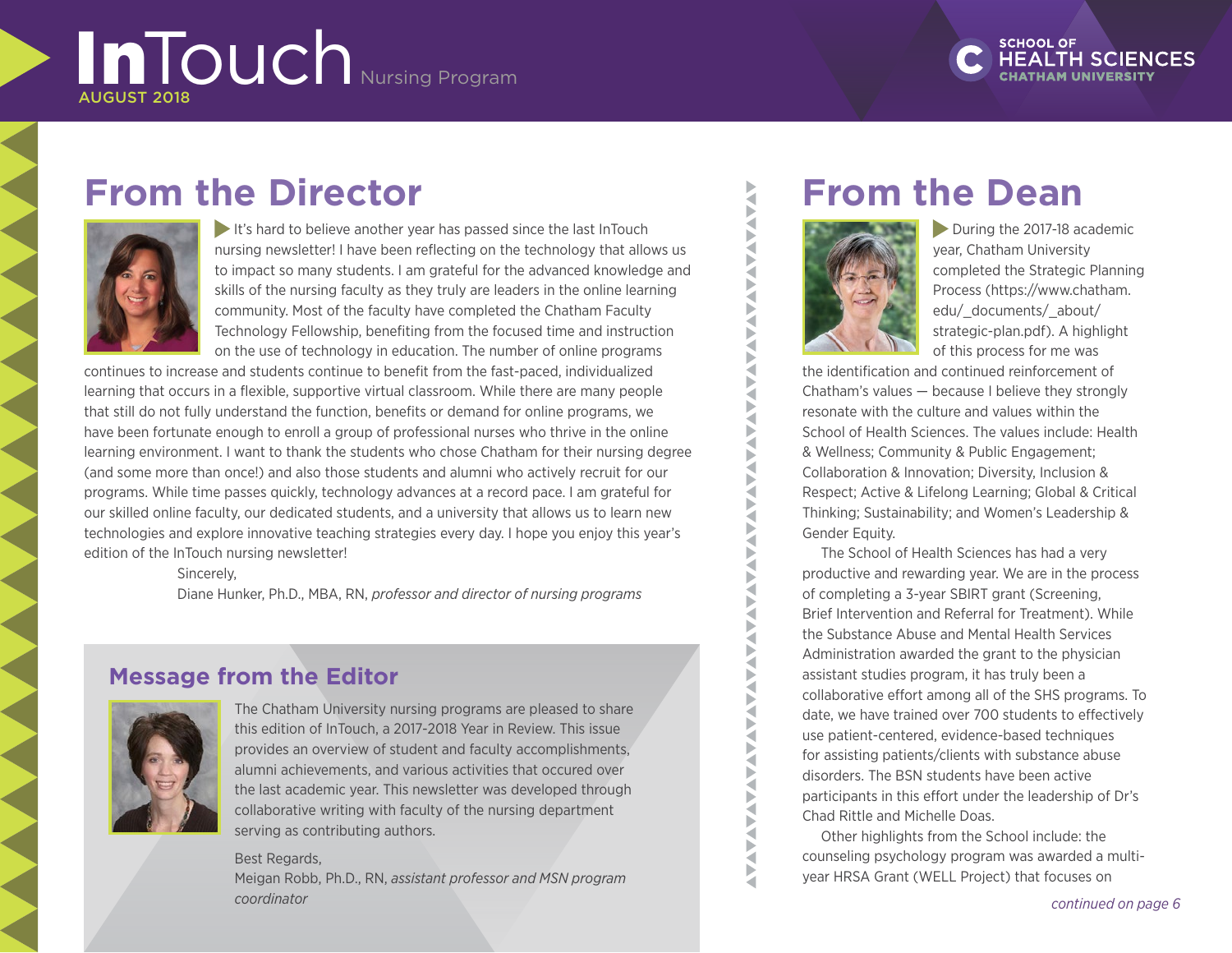### FACULTY SPOTLIGHT

### **Meigan Robb, Ph.D., RN, assistant professor of nursing, assistant director of nursing programs, MSN program coordinator**

**Dr. Meigan Robb is an experienced educator who** has taught across all levels of nursing programs. She believes the process of learning is a shared responsibility of both the instructor and student. Dr. Robb strives to create an atmosphere that encourages students across all levels of learning to excel in their professions through integrating knowledge obtained in the learning environment to real world experiences. As a nurse educator her scholarly agenda focuses on curriculum design and evaluation, classroom management techniques,

educational strategies, and professional role development. To date she has published numerous articles and routinely presents at local, state, and national workshops and conferences. In May of 2018 Dr. Robb received the Buhl Professorship Award. The award is presented annually to a full time faculty member at Chatham University who has most distinguished her/himself in teaching, creative effort, or otherwise to recognize and encourage accomplishments of a high order.

#### <u>AVAVAVAVAVAVAVAVAVAVAVAVAV</u>

Chatham University nursing programs would like to acknowledge Dr. Meigan Robb for being nominated for the *2018 Cameos of Caring® Nurse Educator Award.* The future of nursing relies on the quality of instruction nursing students receive from today's expert nurse educators. Dr. Robb will be honored at the *Cameos of Caring Gala* at the David L. Lawrence Convention Center in Pittsburgh on December 1, 2018.

#### 

### **Sandi Stauffer, DNP '10, RN, adjunct professor**

Kathleen Spadaro, Ph.D., PMHCNS, RN, associate professor of nursing

 Sandi Stauffer, a 2010 graduate of Chatham University's Doctor of Nursing Practice program, started her nursing career with an associate degree in nursing from West Virginia Northern Community College in Wheeling, WV. She was recruited for a position in an emergency department in a Florida hospital before she finished her degree, and never looked back at the winters in West Virginia. After a variety of clinical experiences, Sandi's focus turned to education. She returned to school to complete her BSN in 2006, her MSN in 2008 and her DNP in 2010. Her first educational position was as a Director of Education for five years in a community hospital which included orientation and preceptorships for new hires, educational offerings and compliance for all hospital staff, and participation in all regulatory hospital reviews and inspections. Her next focus

was bringing her educational training to academia by assisting in the design of an RN-BSN program as a faculty member and then Associate Dean from 2010 to 2017.

Sandi joined the Chatham University as an adjunct faculty member in 2010, teaching one of the beginning DNP courses, *Structure & Application of Contemporary Nursing Knowledge*. She is known to be an instructor that challenges the students to stretch their abilities, learn APA writing style, and connect the dots between concepts, theory and evidence-based models. Her own student experiences through multiple online degree programs and at Chatham University provided Sandi with a foundation to connect with students as she explains, supports and guides them through coursework expectations.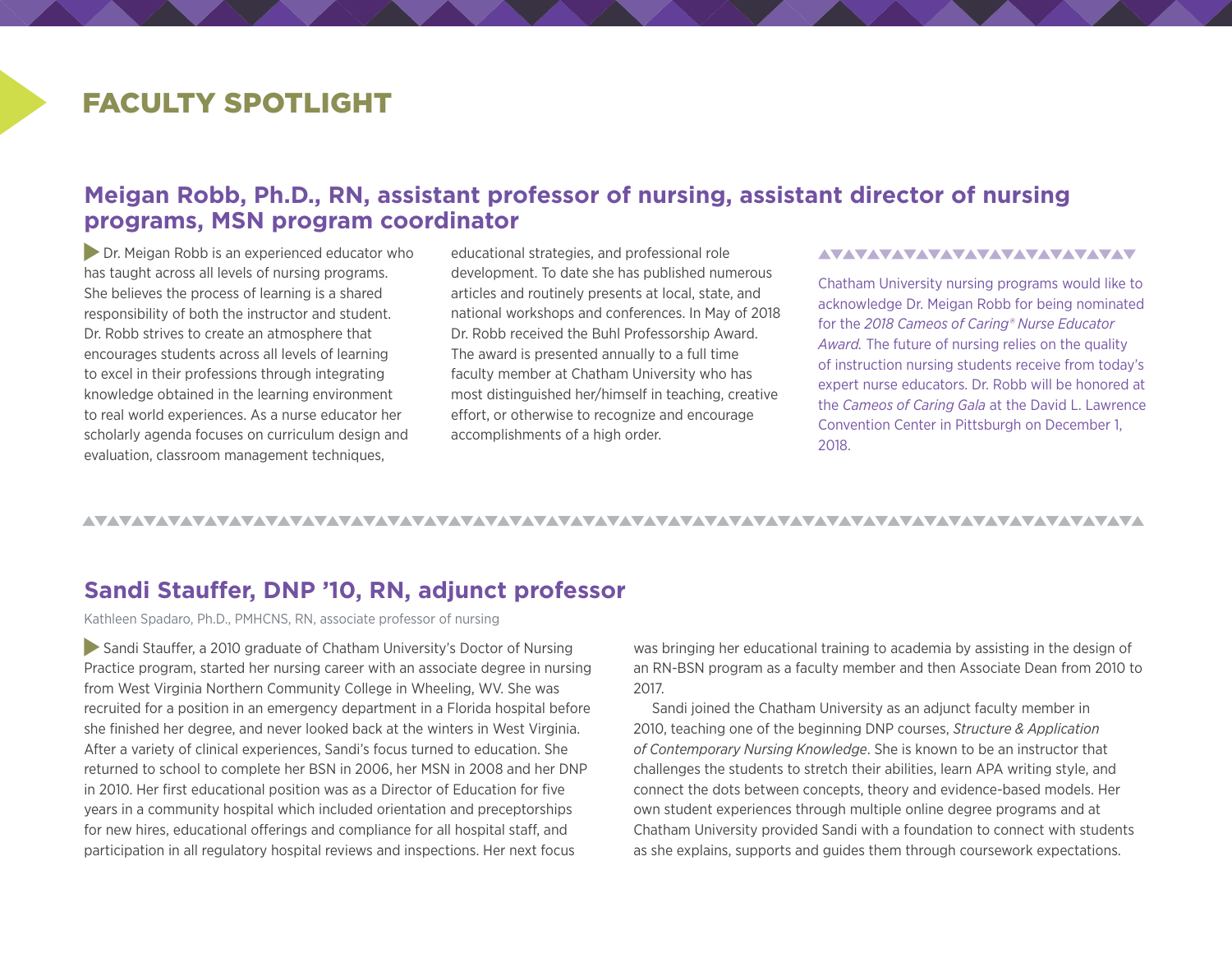### RECENT FACULTY AND STAFF SCHOLARSHIP

#### **Peer-Reviewed Publications**

**Fisher, M.D., Sterrett, S.,** Weyant, D., & Ambrose, H. (2017). Perceptions of inter-professional collaborative practice and patient/family satisfaction scores. *Journal of Interprofessional Education and Practice,* 8, 95-102.

O'Neill, K., **Robb, M.,** Kennedy, R., Bhattacharya, A., Dominici, N., & Murphy, A. (2018). Mobile technology, just-in-time learning and gamification: Innovative strategies for a CAUTI education program. *Online Journal of Nursing Informatics*, 23.

**Rittle, C.,** & Francis, R. (2017). Immunization Nurse Champions. *American Nurse Today, 12*(9).

**Robb. M.,** & Shellenbarger, T. (2018). Constructive feedback: How to effectively have the difficult conversation. *American Nurse Today, 13*(6).

**Spadaro, K. C., Wolf, D., Wu, H., & Hunker, D. F.** (2017). Preparing for an international student cohort: Making a global impact on nursing. *Nurse Education Today, 57*, 88-94.

**Spadaro, K. C.,** Davis, K. K., Sereika, S. M., Gibbs, B. B., Jakicic, J. M., & Cohen, S. M. (2017). Effect of mindfulness meditation on short-term weight loss and eating behaviors in overweight and obese adults: A randomized controlled trial. *Journal of Complementary and Integrative Medicine*, *15*(2).

**Wu, H.,** & LaRue, M, E. (2017). Linking the health data system in the U.S.: Challenges to the benefits. *International Journal of Nursing Sciences, 4*(4), 410- 417.

#### **Podium Presentations, Poster Presentations, and Workshops**

**Doas, M.** (2017). *Emotionally Competent Behaviors and Nurse Bullying: Is there a direct link?*, National League for Nursing (NLN) Education Summit, San Diego, CA.

**Doas, M.** (2018). *Promoting Empowerment Interventions among Patients Undergoing Mental Health and Substance Use Therapy*, APNA (American Psychiatric Nurses Association) 32nd Annual Conference, Columbus, OH.

**Fisher, MD.** (2017*). Functionality Tools: Time Management Approaches for Facilitating an Online Course in Moodle*, World Congress on Nursing and Nursing Education, Rome, Italy.

**Fisher, MD., & Robb, M.** (2017). *Student Moderator Online Activity: What, Why, and How!*, 2017 Magna Teaching with Technology Conference Baltimore, MD.

**Fisher, MD,** & Ullman, F. (2017). *Application of EBP Process: Maximizing Lactation Support with Minimal Education*, World Congress on Nursing and Nursing Education, Rome, Italy.

**Hopkins, E.** (2017). *Up to Date: Ankyloglossia and Maxillary Lip-ties*, International Society of Nursing in Genetics World Congress, Reston, VA.

**Robb, M., & Doas, M.** (2017). *Padlet: Meet me at the Virtual Wall*, 2017 Magna Teaching with Technology Conference, Baltimore, MD.

**Robb, M., & Doas, M.** (2018). *Making it Brief: Repurposing Project-Based Learning with Technology Tools*, Pittsburgh Regional Faculty Symposium, Pittsburgh, PA.

**Robb, M., & Spadaro, K.** (2018). *Who Me? Tech-Based Strategies for Promoting Doctoral Student Accountability in Online Courses*, American Association of Colleges of Nursing (AACN) Doctoral Education Conference, Naples, FL.

**Slade, J.** (2018). *The Grieving Worker*, Pennsylvania Association of Occupational Health Nurses (PAAOHN) Annual Conference, Lancaster, PA.

**Slade, J. & Walter, L. L.** (2017). *Humanizing Feedback in the Online Classroom*, American Association of Colleges of Nursing (AACN) BSN Conference, Atlanta, GA.

Shellenbarger, T., & **Robb, M.** (2017). *Feedback Fizzle: Techniques for Preventing Disappointment, Frustration, and Disengagement with the Evaluation Process*, National League for Nursing (NLN) Education Summit, San Diego, CA.

**Spadaro, K.** (2018). *Resiliency: Physical Wellness and Resiliency: Emotional Wellness*, Young Survival Coalition's Regional Symposium, Pittsburgh, PA.

**Sterrett, S., & Fisher, MD.** (2017). *Perceptions of Interprofessional Collaborative Practice and the Correlation with Patient and Family Satisfaction Scores*, Greater Pittsburgh Nursing Research Conference, Pittsburgh, PA.

**Sterrett, S., Fisher, MD.,** & Weyant, D., Ambrose, H. (2017). *Interprofessional Perceptions of Collaboration in a Pediatric Hospital Setting: An Academic/ Practice Research Partnership*. Greater Pittsburgh Nursing Research Conference, Pittsburgh PA.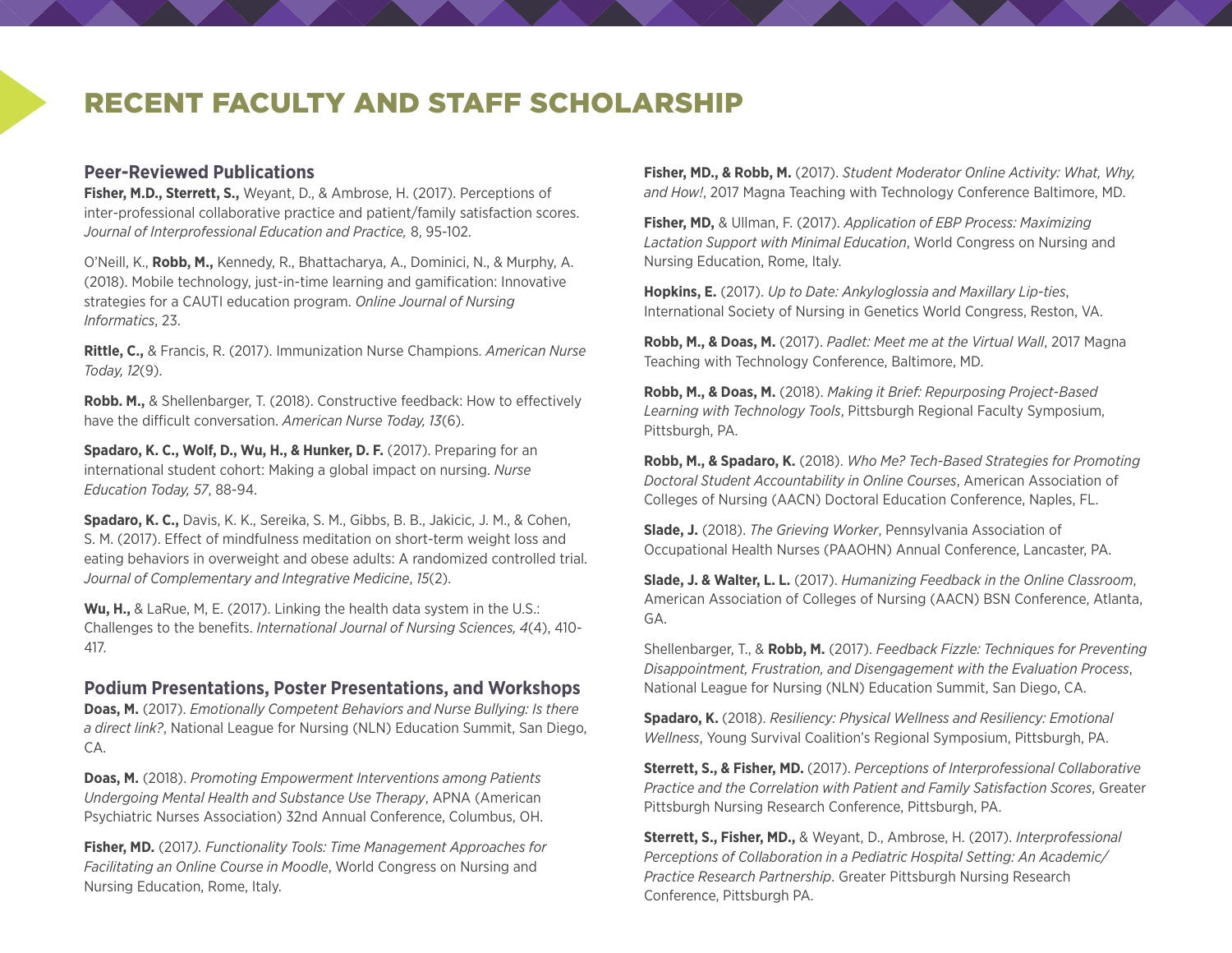**Walter, L. L., & Slade, J.** (2017). *Using Technology to Decrease Student Isolation in Online Education*, American Association of Colleges of Nursing (AACN) BSN Conference, Atlanta, GA.

**Wolf, D.,** & Phung, L. (2018). *Studying in the States: Challenges, Strategies and Support Services*, NAFSA: Association of international educators' annual conference, Philadelphia, PA.

**Wolf, D.,** & Olszewski, K. (2018). *Big Data Analytics: Top 5 Things You Can Do to Improve Safety and Health Among Employees*, SEAK 2018 National Workers' Compensation and Occupational Medicine Conference, Cape Code, MA.

**Wolf, D.,** & Olszewski, K. (2018). *Exploring Occupation Health Nurses' Understanding and Needs in Regards to TWH*, National Institute for Occupational Safety and Health, 2nd International Symposium to Advance Total Worker health, Bethesda, MD.

**Wolf, D., Wu, H., & Spadaro, K.**(2018). *Exploring Chinese Nurses' Learning Needs and Cultural Beliefs When Studying in the United States*, 7th International Nurse Education Conference, Banff, Canada.

**Wolf, D.,** & Olszewski, K. (2018). *Empowering Nurse Leaders Through the use of Big Data Analytics*, 7th International Nurse Education Conference., Banff, Canada.

**Wolf, D.,** & Olszewski, K. (2018). *Total Worker Health: Where are we......Where do we Need to be?*, American Association of Occupational Health Nurses 2018 National Conference, Reno, NV.

## SCHOLARSHIP *(cont)* Faculty Focuses on Sustainability and Climate Change

 As nurses, acting as an advocate for healthcare issues impacting the public and the global community, we must stay committed to human caring. Dr. Jennifer J. Wasco, an assistant professor of nursing and the practice experience coordinator for the nursing programs at Chatham University, shares this passion. She wants to ensure advocacy of a well-lived life happens for current and future generations of our global community.



Dr. Wasco's area of scholarship focuses on public health concerns. She has a particular interest in climate change and its burden on human health. In the past year, she wrote an op-ed published in the Pittsburgh Post-Gazette highlighting this topic and how nurses are essential in planning for the public health concerns we foresee arising from the impacts of climate change.

Alongside this critical work, she also works to develop nursing engagement in sustainability and climate change leadership with various professional organizations such as Physician for Social Responsibly (PSR). She believes that nurses will play an essential role in both improving health and develop new ways to incorporate sustainable practices into the healthcare setting that

will benefit the world's people.

To further these pursuits, Dr. Wasco also works very closely with the Association of Nurses for Healthy Environments (ANHE), attending conferences, and being a member of the education focus group. She has found that membership within this organization leads to finding innovative ways of merging healthcare and sustainability.

Dr. Wasco also attended in the fall of 2017 the Climate Reality training led by vice president Al Gore. This two-day workshop on climate change reality reinforced to her that becoming a leader and champion for sustainable practices is both worthy and timely.

She hopes that her work within the University will create future, creative innovations within the School of Health Sciences by leveraging the pristine beauty of the Chatham University Eden Hall Campus. These goals, build on a future where nurses take leaps forward thinkers, leaders, and innovators in the healthcare arena to make wellness a priority. She has recently was invited to present at the Sustainability Curriculum Consortium Conference highlighting the efforts the Chatham University School of Health Sciences is taking to thread sustainability into the student experience.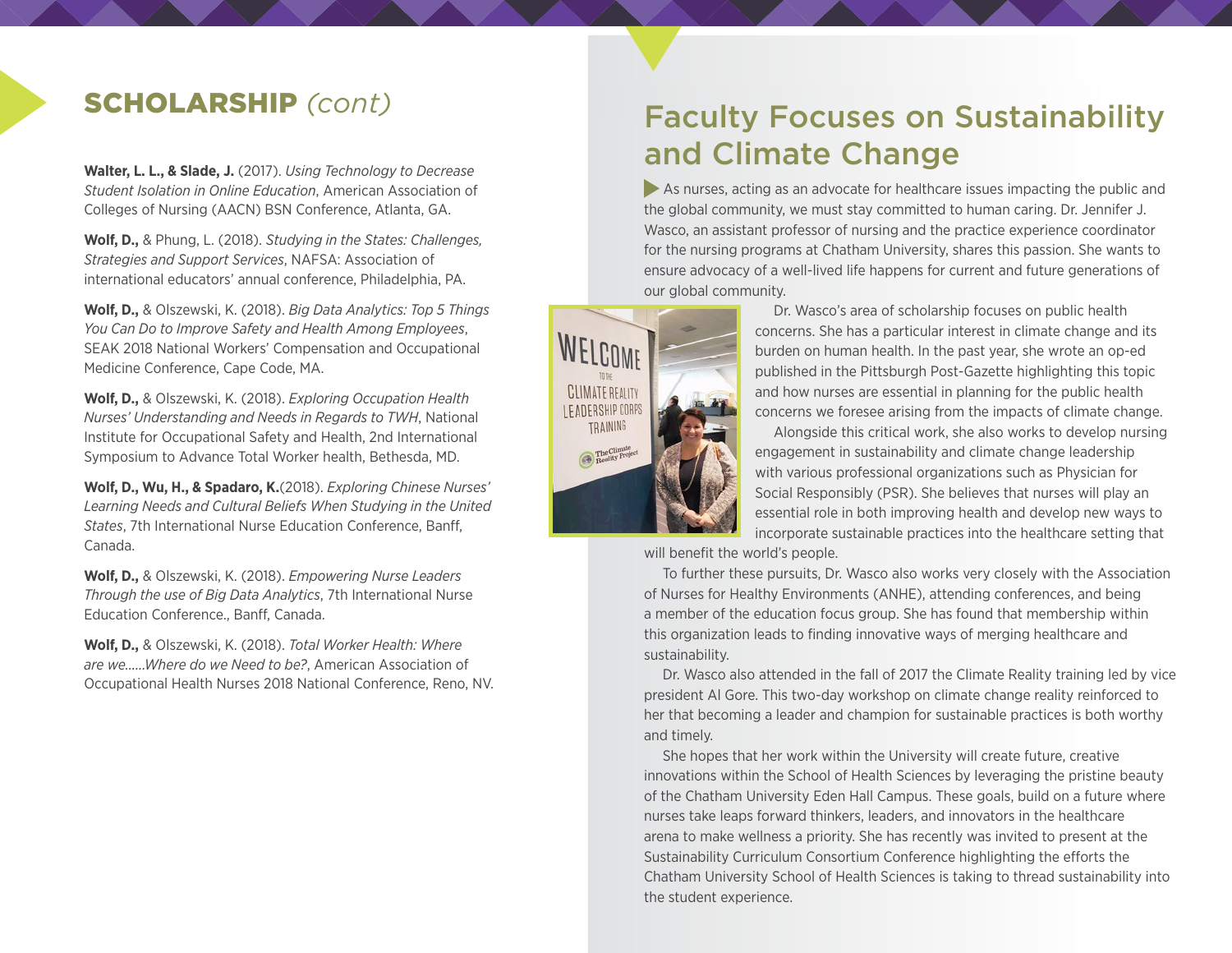### **Dr. Debra Wolf Launches New Program Focused on Healthcare Informatics**

 This past year, the first cohort of Healthcare Informatics students graduated from Chatham University. Dr. Debra Wolf, a nursing faculty member since 2011, developed the Masters in Healthcare Informatics program and was recently appointed as the program director. Dr. Wolf has worked collaboratively with numerous experts in the field to design each course within the program. The 30-credit program was developed with working health professionals in mind and can be completed fully-online in as few as 18 months. Chatham is excited to be part of a healthcare revolution that's improving the health of people and communities at unprecedented rates. Nurses wishing to earn an MSN in Informatics will be able to enroll in courses from both the MSN and the MHI programs. For those not interested in a full master's degree, a 9-month (12 credit) certificate of completion program is also available in healthcare informatics or healthcare analytics. Beginning summer 2018, Dr. Wolf will be dedicated to the MHI program and no longer part of the nursing department. We wish Dr. Wolf all the best in her new venture and thank her for her service to the nursing department over the past seven years.



In November, *Pittsburgh Magazine*  announced the 2017 award recipients for the annual recognition of Excellence in Nursing. A regional panel of nursing leaders, educators, and administrators evaluated and selected individuals for their notable contributions. There were four categories of recognition –

Leadership, Entrepreneur, Clinician, and Academic. Dr. Debra Wolf, Chatham University professor of nursing and health care informatics, was awarded an *Honorable Mention of Achievement* in the category of Academic. Biographies of the awardees can be found on pittsburghmagazine.com.

### Nursing Department Participates in Walk to Support Suicide Prevention Awareness

Marilu Piotrowski, Ph.D., RN, assistant professor of nursing

 $\blacktriangleright$  For the second year in a row, the nursing department participated in the American Foundation for Suicide Prevention Out of Darkness Campus Walk. The event, coordinated by School of Health Sciences' Dr. Sharon Novalis (Occupational Therapy), was held on April 7 at Chatham University. Faculty, staff, and students of the nursing programs were among the 350 participants. A ceremony featuring remarks by President Finegold and survivors, along with music and a poetry reading kicked off the event. An "honor beads" table provided different colored necklaces for the walkers to wear as a tribute to their loved one lost—child, spouse, parent, friend, etc. Sunshine

peeked through the clouds at the end of the opening ceremony—another sign of hope for the future!

Following the walk, activities on campus included a ceremonial tree planting, areas for prayer flags, and music. The 2018 Chatham walk raised \$20,695. Out of 33 participating teams, nursing represented one of the top teams with over \$800 donated this year. The money will be used for research, educational programs, public policy advocacy, and support for survivors of suicide loss.

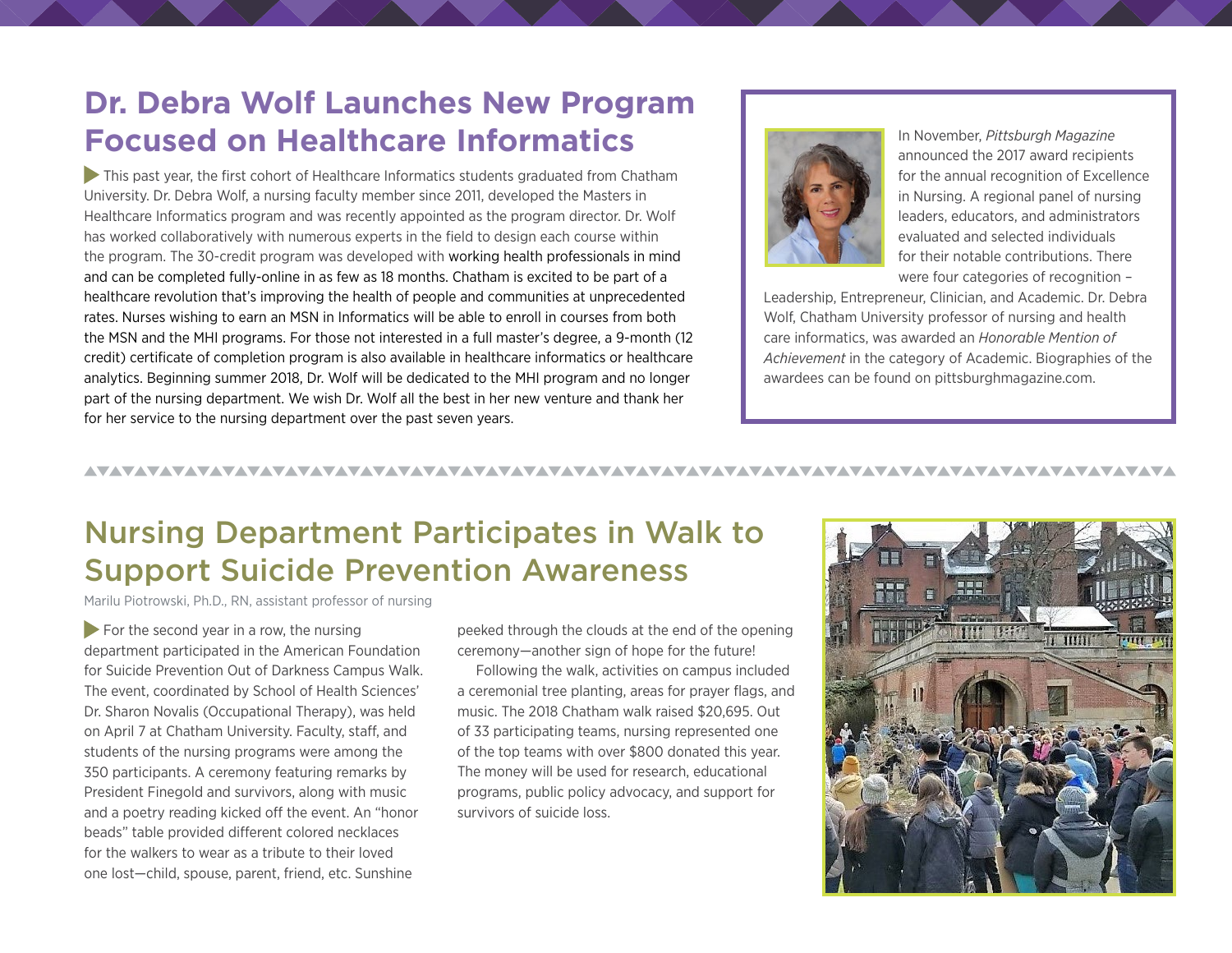### INTERNATIONAL CORNER

### Lifelong Memories and Notable Achievements

Michelle Doas, Ed.D., RN, associate professor of nursing and international MSN track coordinator

 $\blacktriangleright$  This past year we had the pleasure of educating our fourth cohort from our partnering university in Shanghai, China. As with past cohorts, students networked with peer partners within the School of Health Sciences. Networking opportunities allowed students to share educational and cultural experiences with students from various health-care disciplines. Students expressed appreciation for both professional and cultural networking experiences gained throughout the year. Additionally, students had the opportunity to network with other Chatham international students and students from nearby colleges and universities. Both formal and informal networking experiences were deemed valuable in social, cultural and educational ways.

The students also participated in a variety of educational conferences, both local and national in scope. They also enjoyed visiting several teaching hospitals and community settings as a means of broadening understanding of health-care practices in the United States. Students were exposed to the use of health-care simulation and innovative healthcare technology via field trips to neighboring universities





and healthcare settings. Additionally, students traveled extensively during semester breaks and long weekends to sites such as, Alaska, New York, California, and Washington D.C.

Previous MSN International graduates continue to excel and share knowledge and expertise, both at home and abroad. Li Qian (Pinky) did an oral presentation at the 13th Conference of the European Council of Enterostomal Therapists last June in Berlin, Germany. Yu Chen (Lisa) following completion of her MSN practicum on hypothermia, was recently featured in AHN's First Quarter 2018, Periop Newsletter. Additionally, the MSN International Chatham Alumni association continues to grow and provide networking opportunities for graduates. Chatham's president, Dr. David Finegold had dinner with the alumni group (spanning all cohorts) during a visit to China in November, 2017.

### **Dr. Richard J. Schilling and Barbara Whiteside Schilling Pathways to Nursing Scholarship**

Barbara Whiteside Schilling '50 and Dr. Richard Schilling have established the Dr. Richard Schilling and Barbara Whiteside Schilling Pathways to Nursing Scholarship at Chatham University. This fund will award \$10,000 to one eligible student during their final year of study when they enter the BSN component of Pathways to Nursing. For the 2018- 2019 academic year, Nadia Frock is the scholarship recipient.

The Schillings established this scholarship to honor and support Pathways to Nursing students who passed the NCLEX licensing exam and are licensed as a Registered Nurse (RN). They hope this assistance will enable the recipient to concentrate on his or her studies rather than finances during their final year as they complete their BSN degree.

The Schillings also fund the Barbara Whiteside Schilling '50 Scholarship Fund, the Dr. Richard J. Schilling and Barbara Whiteside Schilling Physician Assistant Fellowship, and the Dr. Richard Schilling and Barbara Whiteside Schilling Doctor of Physical Therapy Fellowship at Chatham University.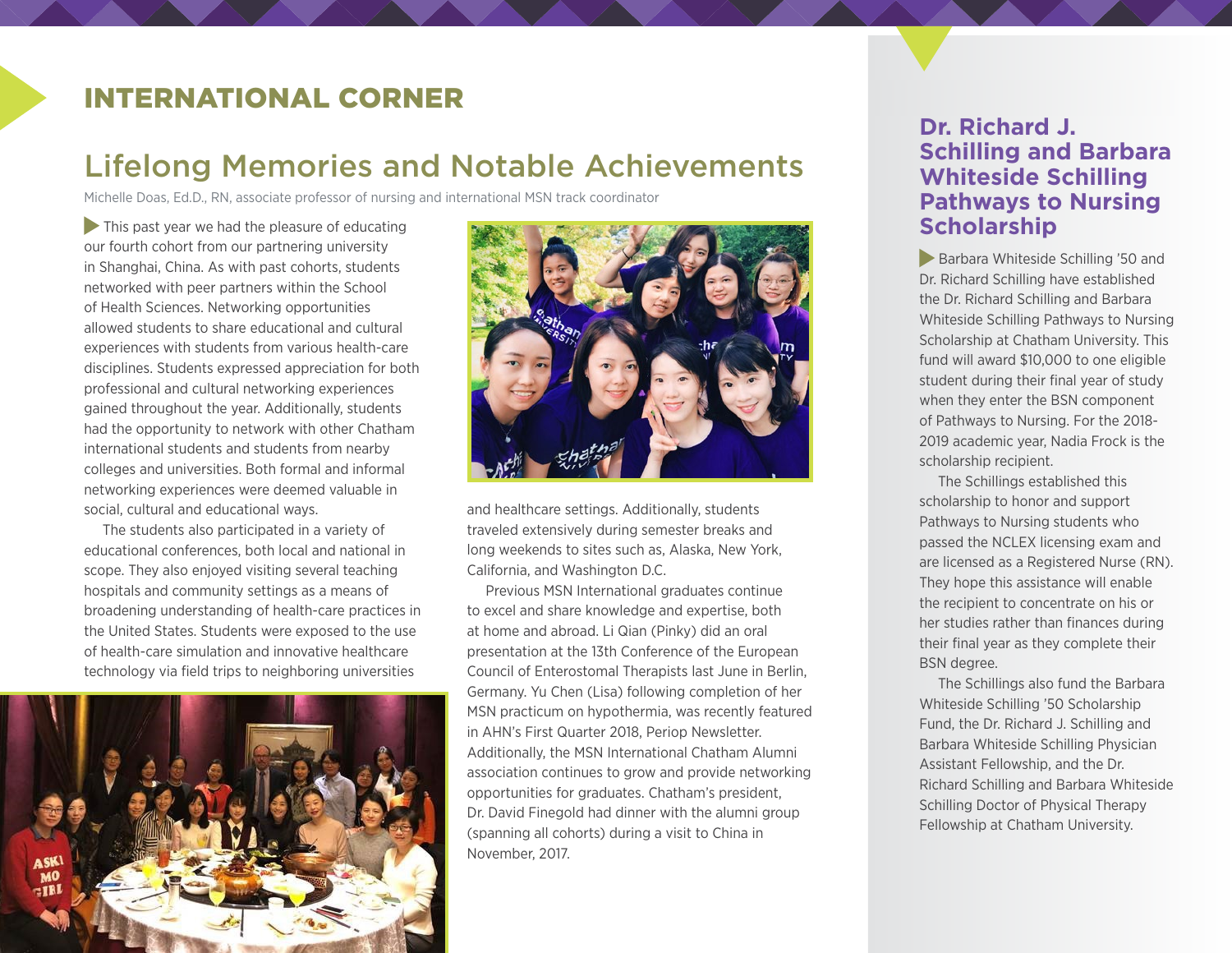### PRECEPTOR SPOTLIGHT

### Michael A. Zielinski II, DNP '15, APN, CEN, RN, EMT

Jennifer J. Wasco, DNP, RN, *assistant professor of nursing and nursing practice experience coordinator*

 When the call for DNP Preceptors went out, Dr. Michael A. Zielinski II responded without a second thought. Dr. Zielinski has been answering the call for help for his entire professional life, and it was no surprise that when the need for DNP Preceptors presented itself, he was ready, willing, and able to step up and offer his help to precept DNP students. Since earning his DNP from Chatham University in 2015, he has precepted several DNP students from Chatham University. Dr. Zielinski firmly believes that it is not only an honor and a privilege but the responsibility, no matter how busy they may be, to counsel and help guide the DNP students during their doctoral journey.

As a police officer with over 27 years of experience, Dr. Zielinski has been assigned to multiple specialty units & divisions; including the Patrol Division, Traffic Unit, EMS Unit, Bicycle Unit, Police Academy, Education and Training Bureau, and the Criminal Investigations Bureau. Dr. Zielinski is also a New Jersey emergency medical technician with over 35 years of emergency medical education and field experience with over 28 years of experience in pre-hospital trauma life support education.

As a registered nurse with over 26 years of experience and a family nurse practitioner with over 14 years of experience. Dr. Zielinski currently works as a nurse practitioner in an urgent care/occupational health medical center and was previously in private practice in pain management and was in a hospitalsponsored retail health clinic. Dr. Zielinski was also adjunct nursing faculty for Gloucester County College, Sewell, NJ, Fairleigh Dickinson University, Teaneck, NJ, and the University of Medicine and Dentistry of New Jersey, Stratford, NJ. Dr. Zielinski's multifaceted and varied experience has provided him the opportunity to continue to answer the call for help no matter when or where it may come from – we are thankful for his service.

#### **Precepting: A Rewarding Experience**

Precepting is a formal arrangement between a novice and an experienced person for a defined period. Preceptors serve as role models working in a collaborative fashion with the student towards meeting established program goals.

Precepting is an immensely rewarding experience for both the student and preceptor. It is also an essential component to nursing education. The identification of preceptors grows increasingly difficult as competition for practice experience sites increase and doctorally prepared nurses are not yet vast in number. Take a moment to reflect on your practice experience preceptor and the valuable experience they provided. Please consider donating your time and knowledge to advance the field of nursing through precepting for Chatham University nursing programs.

As a preceptor, you are required to sign a student-preceptor agreement, provide a copy of your CV and your professional license number for verification and approval. If you are interested in precepting, please contact Jennifer J. Wasco, DNP, RN, practice experience coordinator, at [jwasco@chatham.edu](mailto:jwasco@chatham.edu) or 412-365-1378.

#### **From the Dean,** *continued from page 1*

**ANAVANYA** 

training psychologists in integrated care models; the occupational therapy program co-sponsored the "Out of the Darkness Campus Walk" for the second straight year in collaboration with the American Foundation for Suicide Prevention; the movement science department has begun the process of applying for initial accreditation for the athletic training program; and the healthcare informatics program has developed two fully online 12-credit certificates, one in Informatics and the other in analytics.

> My best to you all, Patricia Downey, PT, Ph.D., DPT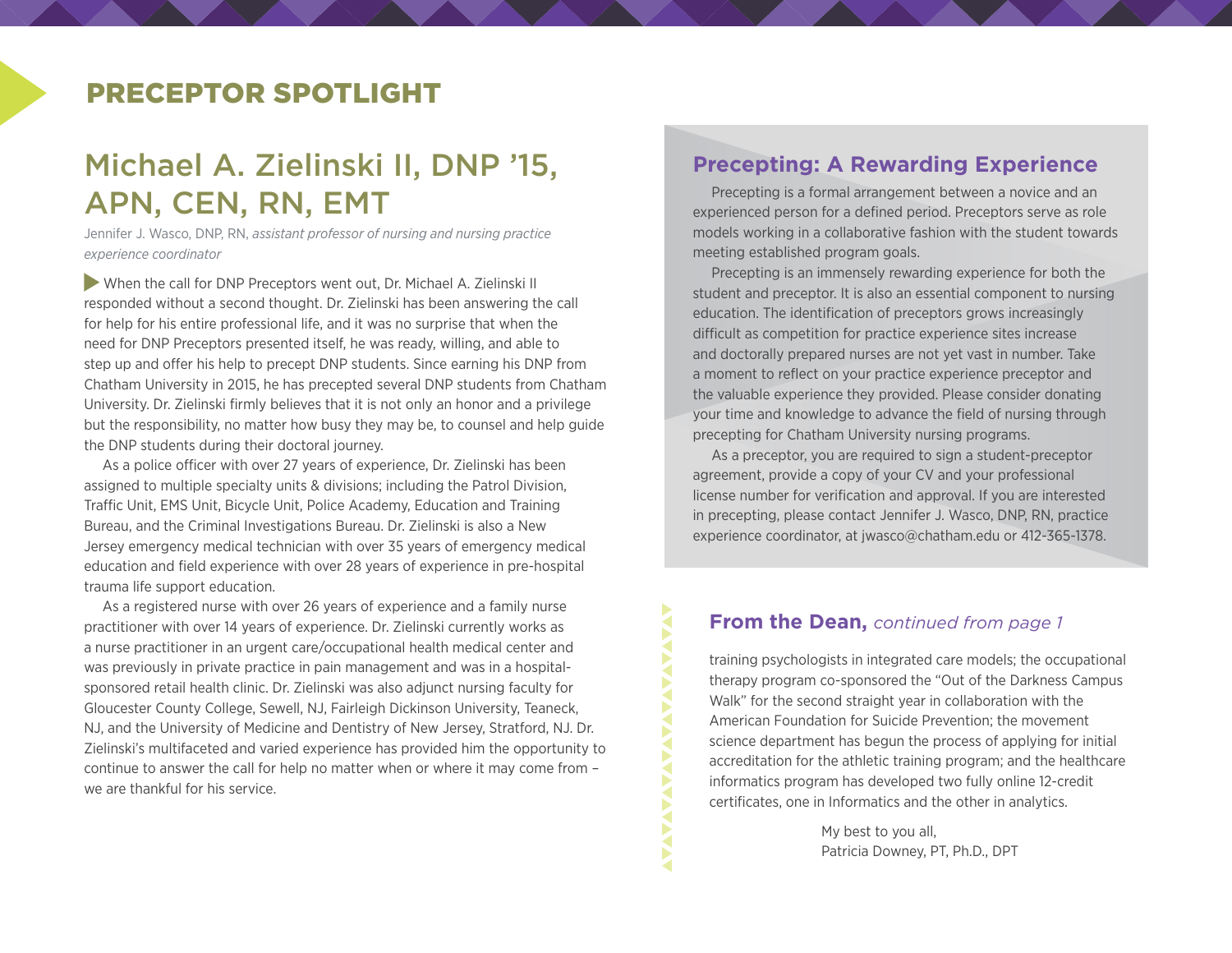### STUDENT SPOTLIGHT

### **DNP Student Addresses Opioid Dependence with Members of the Suquamish Tribe**

Susan Sterrett, Ed.D., MSN, MBA, associate professor of nursing

Lisa Pratt, current Chatham University DNP student, is a Psychiatric Mental Health Nurse Practitioner at the Suquamish Tribe Wellness Center, a small behavioral health clinic that serves Suquamish tribal members and their families. As the only prescriber in the clinic, approximately 50% of her work is directed towards medication-assisted treatment (MAT) for substance use disorders - primarily



opioid dependence. Lisa was one of the first nurse practitioners in Washington State to become waivered by the DEA to prescribe buprenorphine, medication used to treat opioid addiction. She states this has become the most fulfilling aspect of her job because she sees lives turned around dramatically.

For her capstone project, Lisa focused on launching an overdose education and naloxone distribution program. The first step in establishing the program involved seeking permission from the Tribal Council.

Presenting before the council was a daunting experience. Through the discussions she had with the council, Lisa realized there was a significant lack of education and understanding of opioid overdose in this community. She then had to work with the tribe's attorney to write tribal code to include Good Samaritan protection for third party administration of the opioid overdose reversal medication naloxone. Most people she spoke with were not aware that the tribe did not have Good Samaritan law in place. Prior to implementation of Lisa's project, a law was written and passed into tribal code.

Lisa received a small grant of \$1,000 from the tribe to help offset project expenses and will receive an additional \$40,000 from the state in July. The additional funds will help support a large-scale naloxone distribution program for the community. The project will culminate in a large overdose awareness day community event with a barbecue, remembrance activities to honor those lost to overdose, and large-scale naloxone training and distribution.

### **Chi Zeta: Chapter Update**

Michelle Doas, Ed.D., RN, *associate professor of nursing, and Chi Zeta chapter president*



**XAX** 

**ANAV** 

**ANTIQUE ANTIQUE ANTIQUE ANTIQUE ANTIQUE ANTIQUE ANTIQUE ANTIQUE ANTIQUE ANTIQUE ANTIQUE ANTIQUE ANTIQUE ANTIQUE ANTIQUE ANTIQUE ANTIQUE ANTIQUE ANTIQUE ANTIQUE ANTIQUE ANTIQUE ANTIQUE ANTIQUE ANTIQUE ANTIQUE ANTIQUE ANTIQ** 

Sigma Theta Tau International Honor Society of Nursing®

The Chi Zeta chapter of Sigma Theta Tau International Honor Society of Nursing

had a successful year of providing opportunities for knowledge dissemination and professional development of nurses. The chapter's annual education event coincided with Sigma's Founder's day events in October, 2017. The International MSN students, cohort #3, presented two virtual educational forums integrating healthcare and cultural comparisons between the United States and China. Highlights of the presentations included role playing clinical and cultural differences experienced during their time at Chatham. The presentations were recorded and are now viewable on the chapter's website.

Chi Zeta's s annual virtual spring induction ceremony was held on May 23, 2018. The induction speaker was Dr. Jen Wasco, DNP, RN. Dr. Wasco's presentation was related to various sustainability issues in healthcare, including the nursing profession. The topic directly aligns with Sigma's Sustainability global mission initiative. The induction ceremony is now viewable on the chapter's website.

#### AVAVAVAVAVAVAVAVAVAVAVAVAVAVAVAV

Chi Zeta provides many opportunities for membership involvement in leadership, scholarship, and community service. The chapter website can be found at chizeta.nursingsociety.org. If you are a member of STTI but not part of Chatham University's Chi Zeta chapter, please consider joining our current membership by contacting STTI Membership Services at 888-634-8174 or memserv@stti.iupui.edu. If you are a current member and interested in joining the leadership succession committee, or education committee please contact the Chi Zeta Chapter President Dr. Michelle Doas at mdoas@chatham.edu.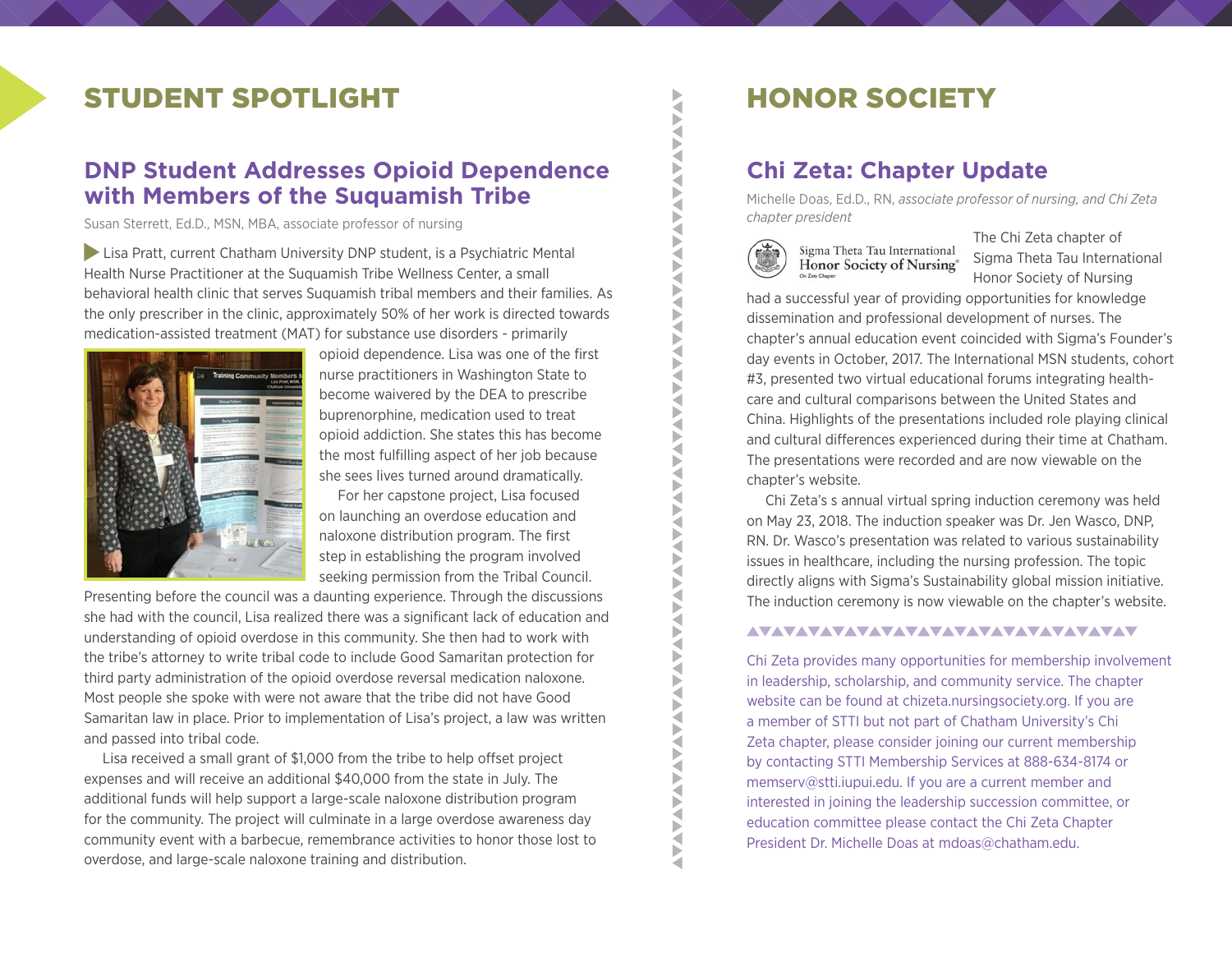### NURSING PROGRAM GRADUATES

We are pleased to extend our congratulations to the following Chatham University nursing programs students that received a degree conferral in this past academic year.

#### **AUGUST 2017**

#### **BSN**

Alisha Butterfield Connor Fitzmaurice Stephanie Linkowski Nicole Patterson Katherine Pierson Abbey Sung Steven Todoric Devin Zydel

#### **MSN International**

Yiying Fang Birong Gao Xiaoyan Gao Xiaoying Guo Yanhua Jiang Zhiwen Jin Wenting Li ZhouXing Luo Lei Pan Jing Ren Chenyu Zhang

#### **DNP**

Cheryl Armstrong Leon Chen Christine Daisey Nicholas Demetriou Christy Ekeke Pamela Elliott Barbara Ferdiani Alexandra Gurko Lisa Hengen Ryan Jacobsen Stanley Kidiavayi

Lyse Laurin-Pierre Laura Lucas Keisha Miller Clementina Ogwuma Laura Romano Marc Silfies Colleen Silk Nicole Turner

### **DECEMBER 2017**

### **BSN**

- Ranee Catalone Megan Finnegan Vijai Jaitley Rachel Johnson Alayne Jones Naomi Kirkpatrick Katie Leal Carley Lenz Jenna McHale
- Kayla Nagel Jill Peck Allyson Rosendale Emily Sheaffer Kenneth Staab Tammi Thinnes Dante Trombini Kristin Vleugel

### **MSN**

Ashlee Kenny Liam Steigerwald

#### **DNP**

- Bilqees Abdallah Victoria Adaramaja Rosamma Babyjoseph Nicoletta Blaise Fredo Clermont Annette Dye Jordan Eason
- Lecresha Evans Chinyere Ibeneme Stella Mbah Ekom Nnamdie Chika Okechukwu Shirley Quarles Kristen Ray Laurie Sheffield Mike Supplice Alonna Wannamaker Dorie Weaver Andrena Wright

### **MAY 2018**

#### **BSN**

Kami Adcock Kelly Ament Christopher Clark Katie Gestiehr Carson Hines

Lindsey Hoffman Teresa Holmes Megan Kopke Natalie Losko Elizabeth McKinney Jessica Olsen Jaclyn Paceley Heather Rosky Alyssa Santoro Darcy Seidel Bonnie Walenchok Antwanette Williams Christopher Zebert

#### **MSN**

Jenna McHale

#### **DNP**

Jacqueline Ambush Megan Bilotti Mary Carter

Susan Costello Carolina DeVarona Marianne Fingerhood Reginaldo Horwitz David Kerecman Greta Lopez Bridget Nkatta-Abongwa Ngozika Okoye Stephanie Pady Dana Perlman Kimberly Rodda Joseph Rosario Tamara Russell Pooja Shah Diane Starkes-Ross Sui Unzelman Lora Walter

### **DNP On-Campus Residency Recap**

The Chatham University's School of Health Sciences Doctor of Nursing Practice program prepares nurses to practice as experts in the promotion and use of evidence-based practice in health care delivery systems. Twice per year, spring and the fall, DNP students from around the country gather on Chatham University's Shadyside Campus for a two-day retreat to share their evidence-based practice change projects in the form of a professional poster presentation. During this time, the faculty and staff, peers, colleagues, and the healthcare community learn more about each student's evidencebased practice change project through interactive dialogue. This year over 75 DNP students attended the required event.